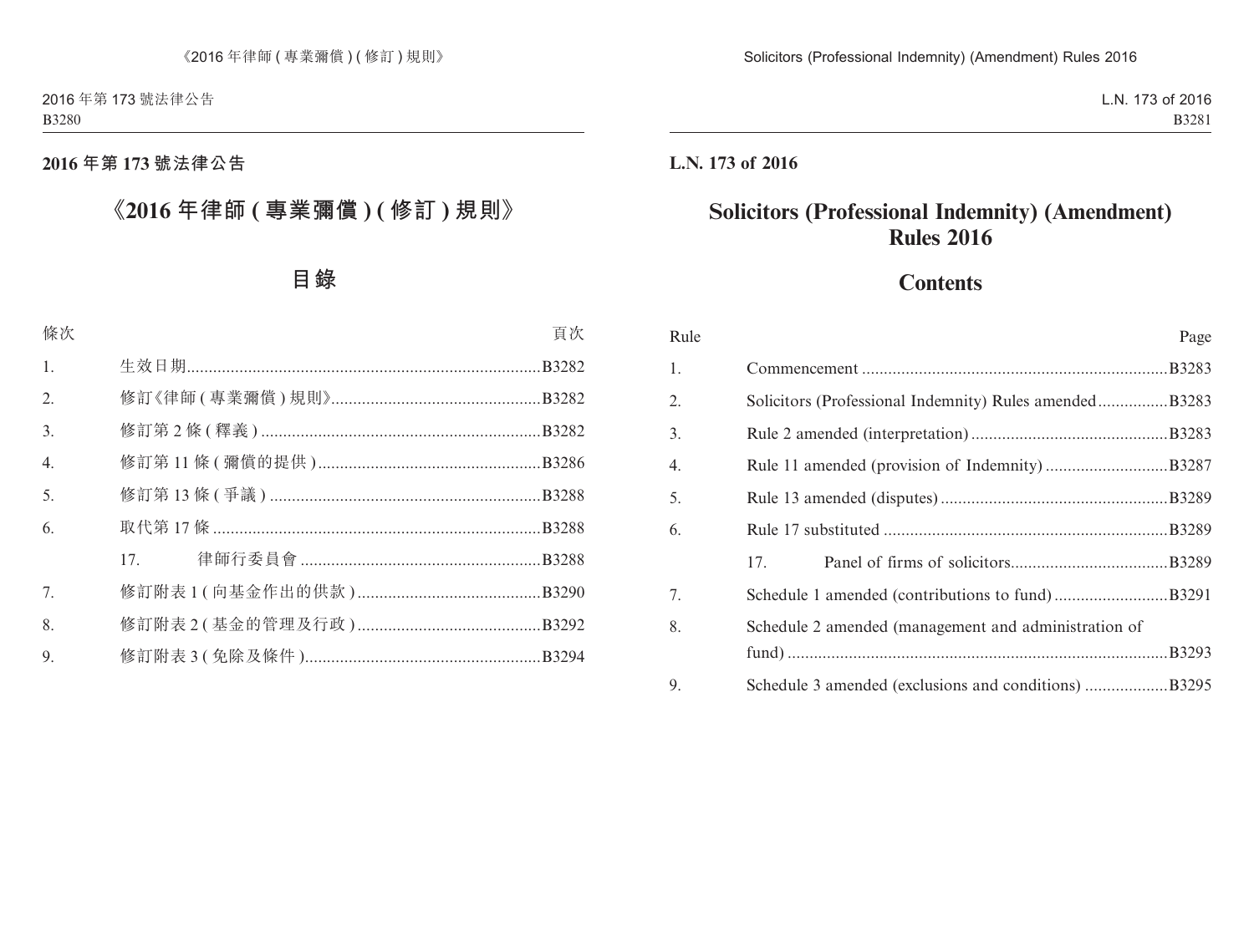第1條

# **《2016 年律師 ( 專業彌償 ) ( 修訂 ) 規則》**

( 由香港律師會理事會根據《法律執業者條例》( 第 159 章 ) 第 73 及 73A 條在終審法院首席法官事先批准下訂立 )

## **1. 生效日期**

本規則自香港律師會會長以憲報公告指定的日期起實施。

#### **2. 修訂《律師 ( 專業彌償 ) 規則》**

《律師 ( 專業彌償 ) 規則》( 第 159 章, 附屬法例 M) 現予修訂, 修訂方式列於第 3 至 9 條。

#### **3. 修訂第 2 條 ( 釋義 )**

(1) 第 2 條,**前執業業務**的定義——

#### **廢除**

"就附表 1 而言,"。

(2) 第 2 條,**前主管**的定義——

## **廢除**

"就附表 1 而言,"。

(3) 第 2 條—— **廢除委員會律師的定義 代以**

"**委員會律師** (panel solicitor) 指獲彌償公司委任的某律 師行——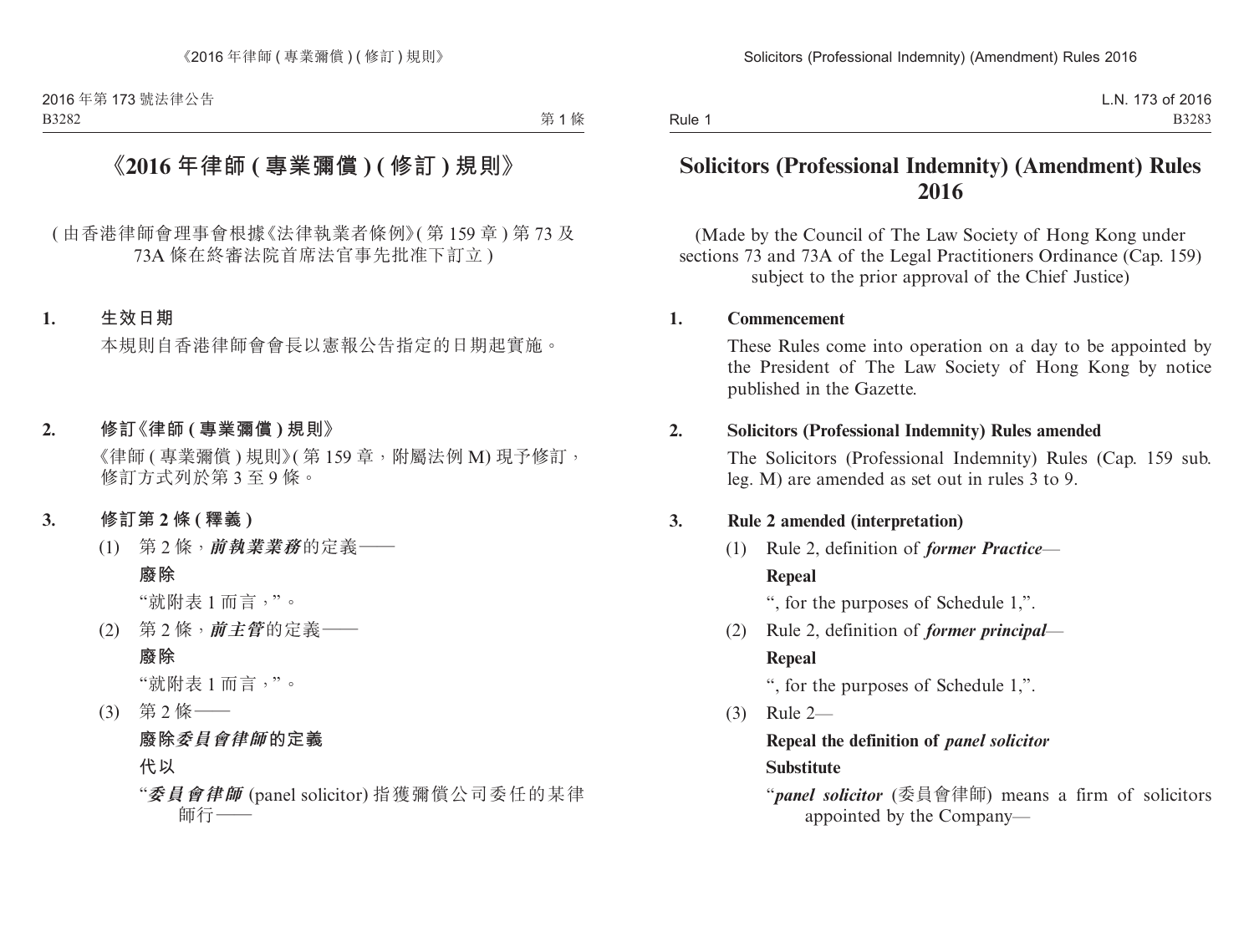B3284

第 3 條

- (a) 以就任何針對獲彌償保障者或前律師提出的申 索,因其向彌償公司根據本規則尋求彌償,代 表該名獲彌償保障者或前律師行事;或
- (b) 以向彌償公司在本規則下所負的責任,提供意 見;"。
- (4) 第 2 條,**執業業務**的定義,(h) 段——

#### **廢除**

"或"。

(5) 第 2 條,**執業業務**的定義,(i) 段——

## **廢除**

"情況下 ),"

**代以**

"情況下 );"。

- (6) 第 2 條,**執業業務**的定義,在 (i) 段之後—— **加入**
	- "(j) 在任何形式的另類爭端排解程序中的中立方;
	- (k) 中國委託公證人;或
	- (l) 根據《婚姻條例》( 第 181 章 ) 委任的婚姻監禮人,"。
- (7) 第 2 條——

## **廢除有關連訟費的定義**

**代以**

"**有關連訟費** (related costs) 指以下所招致的一切訟費及 開支——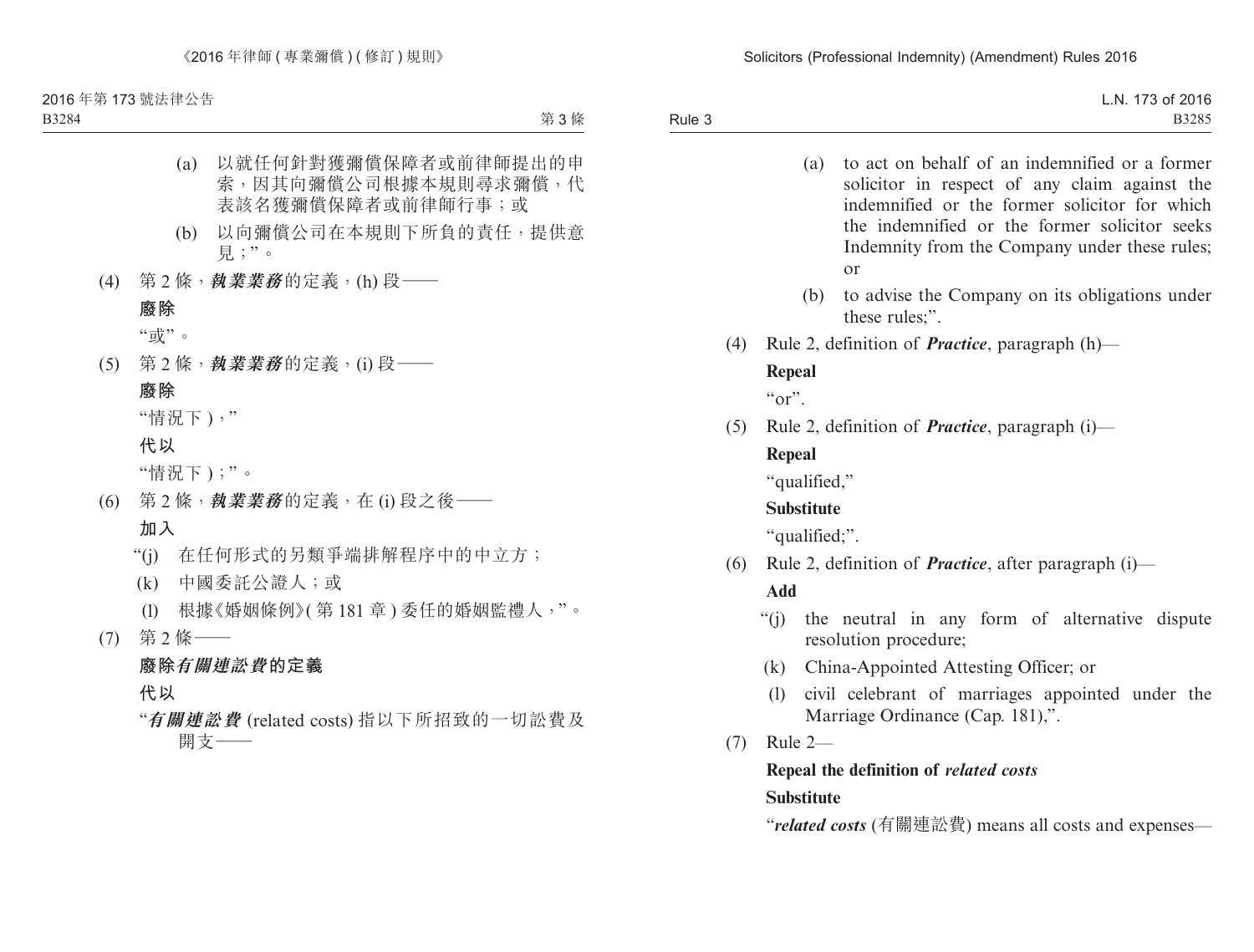B3286

第4條

- (a) 在任何針對獲彌償保障者或前律師所提出的申 索中為作出抗辯或和解而在獲認可保險人或彌 償公司的同意下所招致的;或
- (b) 彌償公司在行使附表 3 第 8(1)(d) 段的權力時 所招致的;"。

# **4. 修訂第 11 條 ( 彌償的提供 )**

(1) 第 11(1)(b) 條——

## **廢除**

"為該項申索的抗辯、和解或妥協或其任何組合所招致 的訟費及開支"

## **代以**

"有關連訟費或其任何組合"。

(2) 第 11(1)(c) 條——

## **廢除**

"為申索的抗辯或和解或妥協所招致的訟費及開支"

**代以**

"有關連訟費"。

(3) 第 11(1)(c) 條 ——

## **廢除**

所有"該等訟費及開支"

## **代以**

"該等訟費"。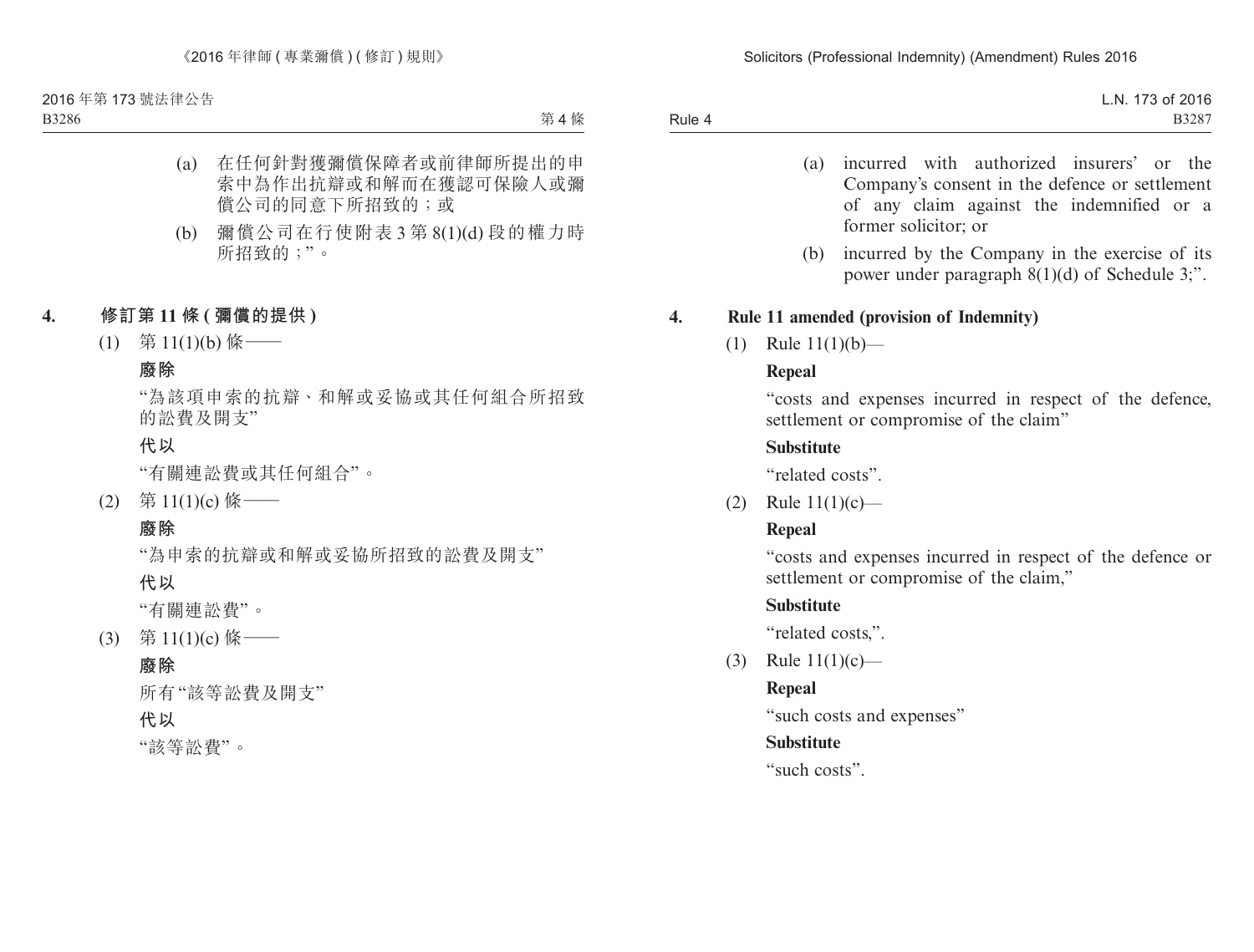第 5 條

## **5. 修訂第 13 條 ( 爭議 )**

(1) 第 13 條——

#### **廢除**

"任何爭議或歧見是關於任何律師按照第 4 條將作出或 安排作出的任何供款額的法律責任的存在"

## **代以**

"在符合附表 3 第 8(1)(c) 段的規定下,關於任何律師按 照第 4 條將作出或安排作出的任何供款額的法律責任的 存在或額量的任何爭議或歧見"。

(2) 第 13 條——

## **廢除**

"將提供彌償的任何申索或任何申索量者"

**代以**

"將就其提供彌償的任何申索或該申索的額量"。

## **6. 取代第 17 條**

第 17 條——

#### **廢除該條**

**代以**

- "**17. 律師行委員會**
	- (1) 理事會須委任一個律師行委員會,而彌償公司可從 該委員會內委任委員會律師。
	- (2) 彌償公司如認為有此需要,可委任一間不在理事會 根據第 (1) 款委任的律師行委員會內的律師行作為 委員會律師。"。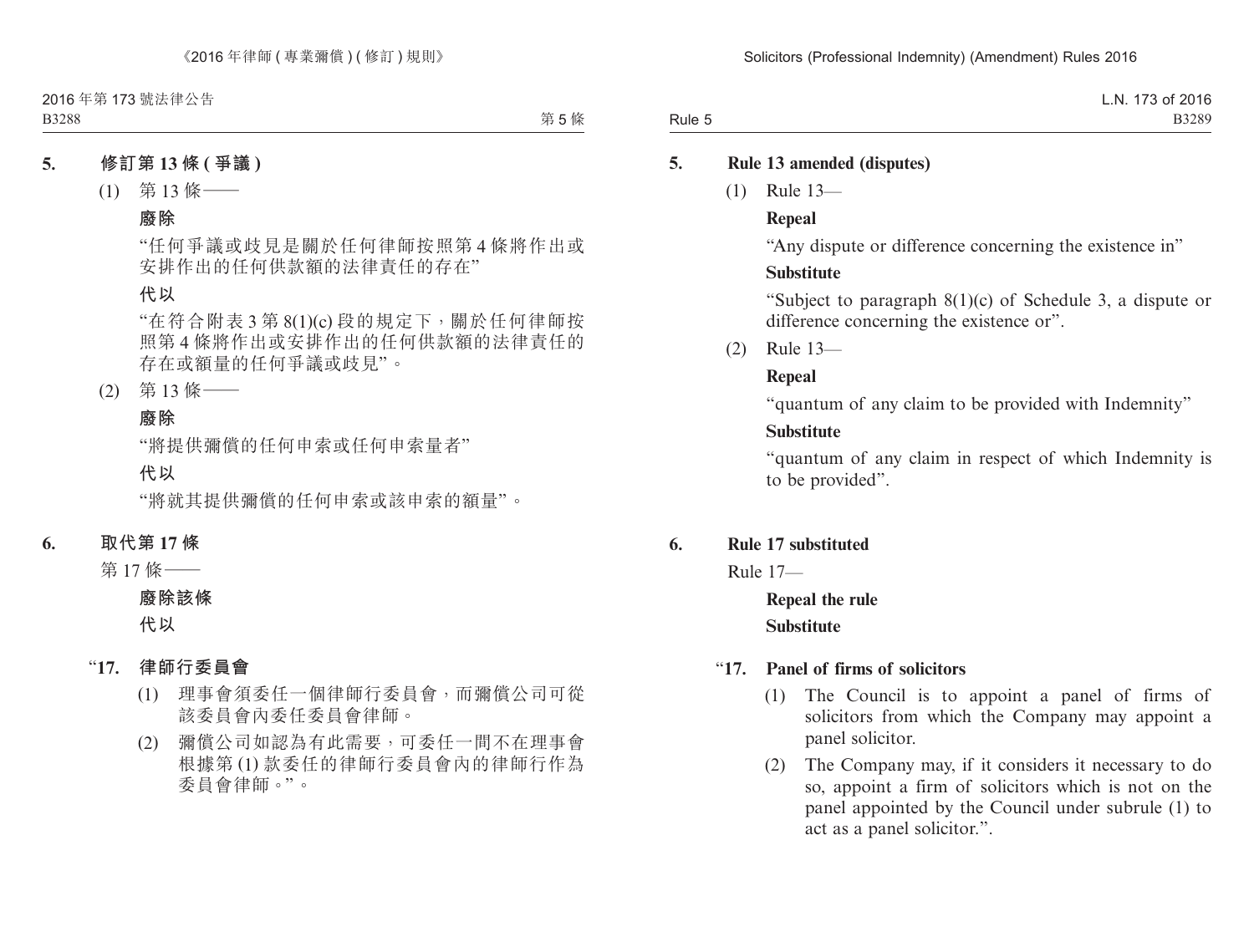第7條

- **7. 修訂附表 1 ( 向基金作出的供款 )**
	- (1) 附表 1——
		- **廢除**
		- "[ 第 2、4 及 9 條 ]"
		- **代以**
		- "[ 第 2、4 及 9 條及附表 2 及 3]"。
	- (2) 附表 1, 第 2(1) 段––

# **廢除 (d) 分節**

## **代以**

- "(d) 主管在補辦沒有按 (c) 分節辦理的事情後,彌償公 司須評估就執業業務須支付的供款,而——
	- (i) 經評估的供款款額如少於已支付的供款款額, 則有關差額須無息付還有關律師行;或
	- (ii) 經評估的供款款額如超出已支付的供款款額, 則有關律師行須在被要求時,而其每名主管亦 有共同及各別責任,向彌償公司支付供款款額 的餘額,並連帶支付該餘額的款額按第 5(3) 段 計算至彌償公司收到付款時的利息。"。
- (3) 附表 1,在第 4 段之後——

**加入**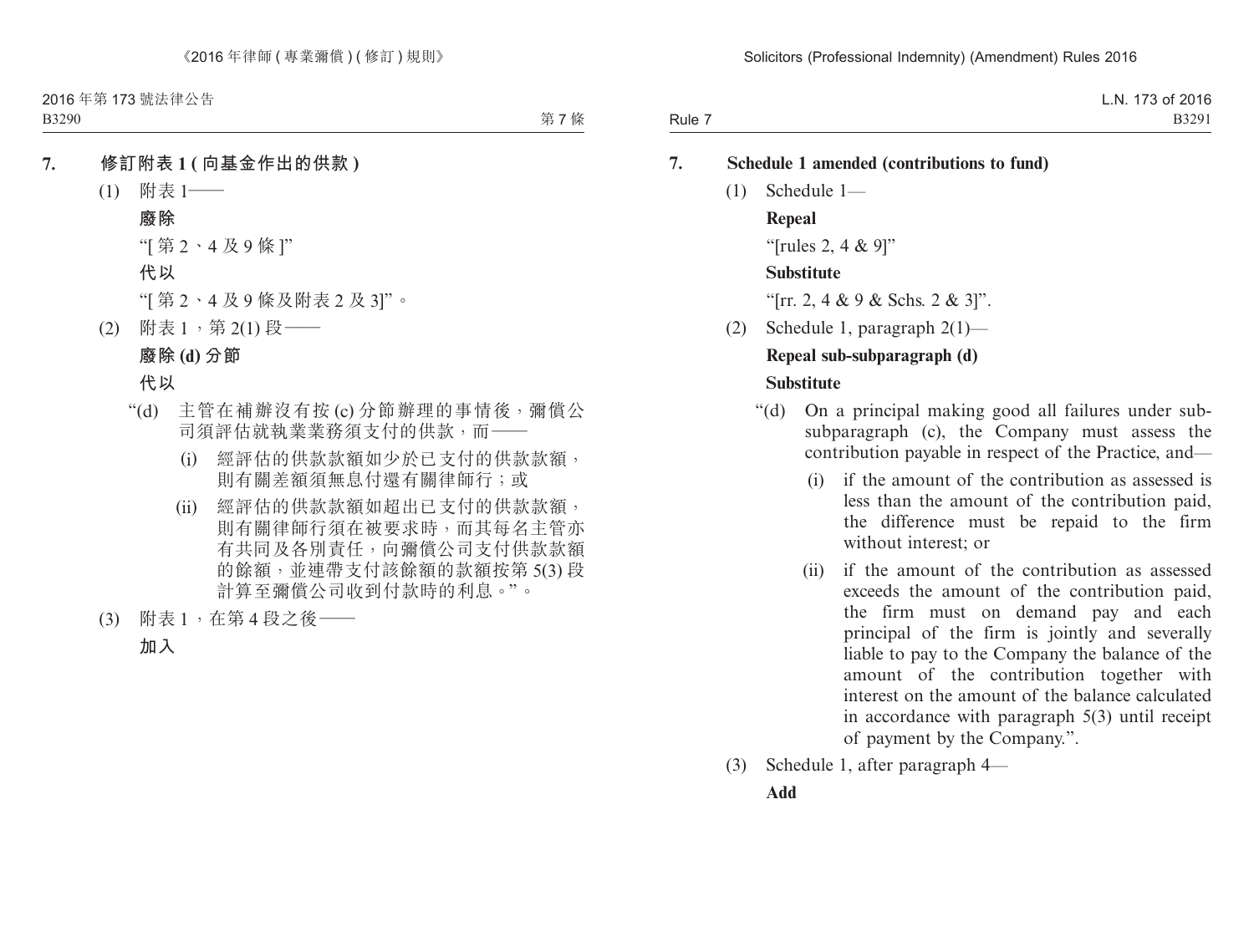第8條

### "**5. 逾期供款的利息**

- (1) 彌償公司可隨時以書面向須就其律師行作出供款的 每名律師行主管,要求支付供款款額的任何待付餘 額,並連帶支付按第 (3) 節計算的待付餘額利息。
- (2) 有關律師行的每名主管均有共同及各別的責任在書 面要求發出後 l4 天內,根據第 (1) 節向彌償公司支 付有關款額。
- (3) 利息的計算——
	- (a) 由待付餘額到期須予支付的日期或從彌償公司 在書面要求中所訂的較後日期起計;及
	- (b) 以按《高等法院條例》( 第 4 章 ) 第 49 條不時就 判定債項所容許的同樣利率計算。"。

#### **8. 修訂附表 2 ( 基金的管理及行政 )**

(1) 附表 2,英文文本——

#### **廢除**

- "[rule 5]"
- **代以**

"[r. 5]"。

(2) 附表 2,第 2(d) 段——

## **廢除**

所有"與妥協"。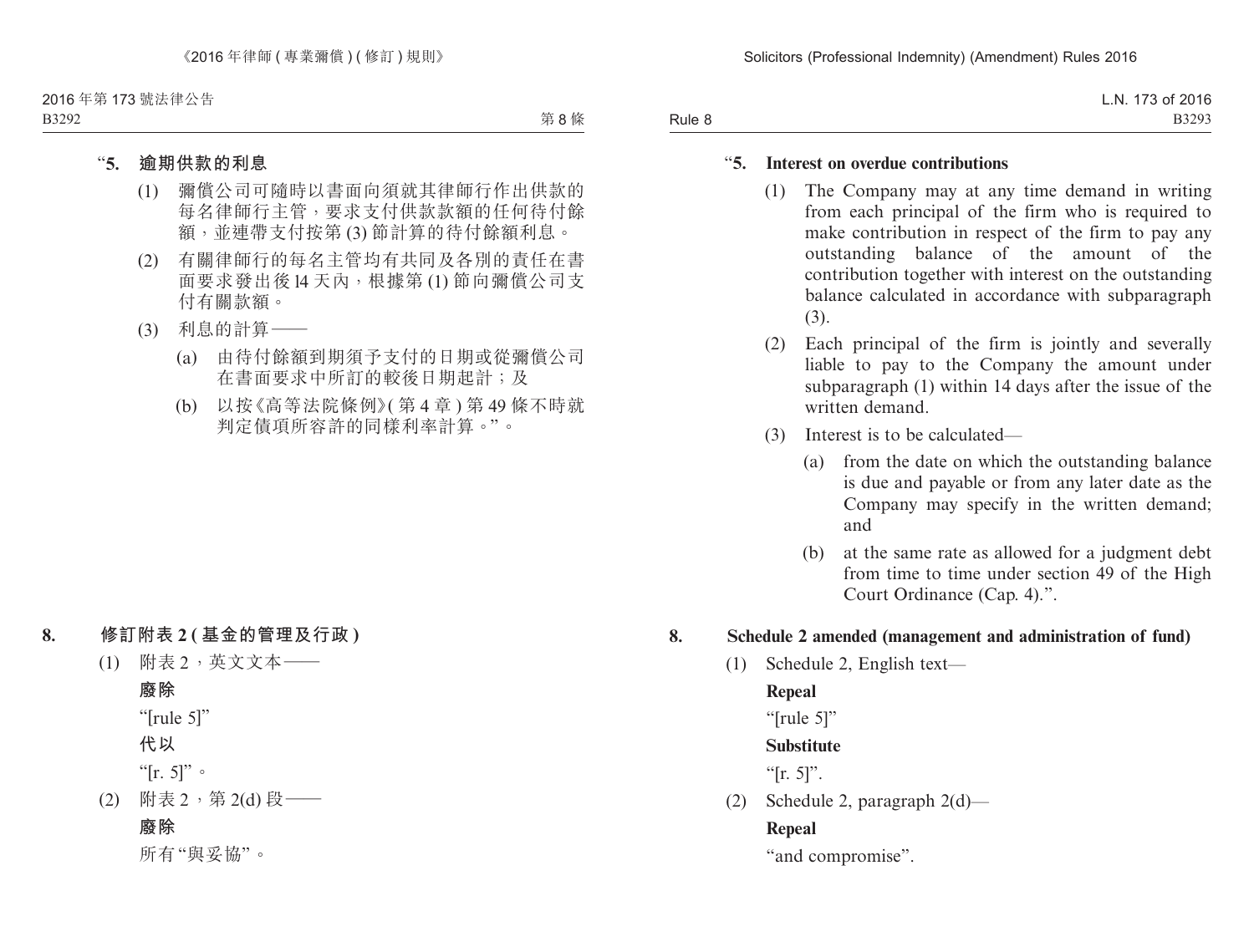第9條

(3) 附表 2,第 2(e)段–– **廢除**

"與妥協"。

(4) 附表 2,第 3(d) 段–

## **廢除**

"就基金所招致"

#### **代以**

"就基金及本規則所招致"。

(5) 附表 2,第 3(d) 段——

#### **廢除**

在"律師會"之後的所有字句

## **代以**

 "或彌償公司在真誠行事時就以下所有或任何方面 所招致的任何上述訟費、經常開支、費用及其他開 支以及法律責任——

- (i) 基金的成立或維持、或其管理、行政或保障;
- (ii) 處理向基金提出彌償的任何申索;
- (iii) 處理第三方針對獲彌償保障者或前律師提出的 任何申索。"。
- **9. 修訂附表 3 ( 免除及條件 )**
	- (1) 附表 3——

#### **廢除**

"[ 第 2 及 10 條 ]"

- **代以**
- "[ 第 2、10 及 13 條及附表 2]"。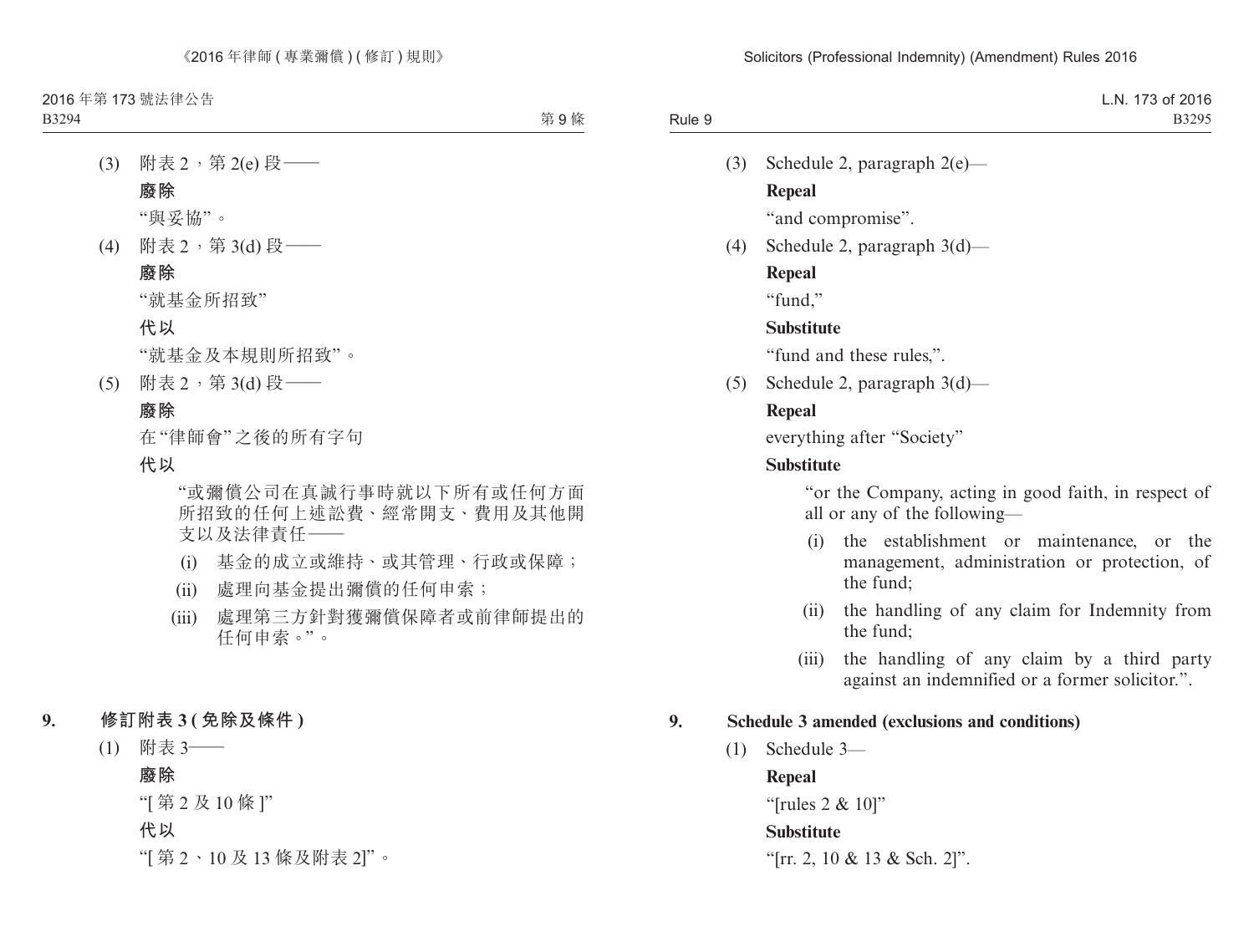第9條

(2) 附表 3,第 1(1) 段,但書,(a) 段——

#### **廢除**

"就任何申索而支付或在從基金中所支付的任何款項中 包括適用於該項申索"

## **代以**

"隨時地就任何申索、申索人的訟費或有關連訟費,支 付或包括在從基金支付的任何款項:適用於該項申索、 申索人的訟費或有關連訟費"。

(3) 附表 3,第 1(1) 段,但書,(a) 段——

#### **廢除**

"已如此支付的任何款項的全部或 ( 在符合下文另有的 規定下 ) 彌償公司所要求的部分,以及補還就已如此支 付的任何款項的利息"

#### **代以**

"其所要求的全部或 ( 在符合下文另有規定下 ) 部分的適 用於該項付款的免賠額,以及補還彌償公司所要求的有 關款額的利息"。

(4) 附表 3,第 1(1) 段,但書,(a) 段,在"主管"之後——

#### **加入**

"及前主管"。

(5) 附表 3,第 1(1) 段,但書——

## **廢除 (b) 段**

## **代以**

- "(b) 就任何申索而言,如——
	- (i) 就獲彌償保障者一方,沒有承認、裁斷或接受 該方須負起法律責任;而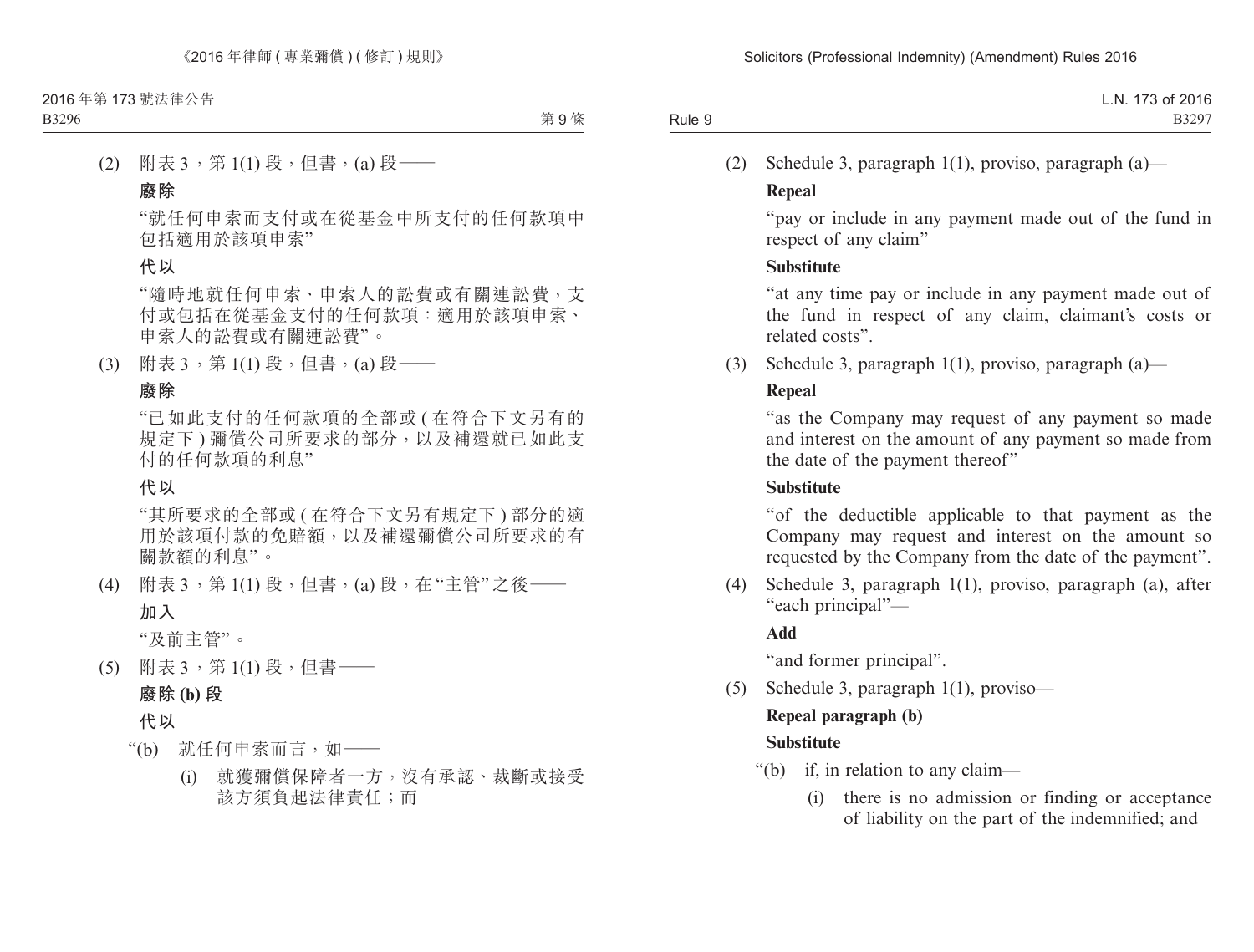B3298

第9條

(ii) 就申索人針對獲彌償保障者提出的申索,沒有 從基金支付款項予申索人,

則彌償公司可以書面全部或局部放棄彌償公司獲補 還該筆已由基金付出的免賠額的權利,並可修訂或 撤銷有關的放棄事項。"。

(6) 附表 3,第 1(2)(c) 段——

## **廢除第 (x) 小分節。**

(7) 附表 3,第 1(2)(d) 段—— **廢除**

"及代墊付費用"。

(8) 附表 3,第 2(2) 段,英文文本——

## **廢除**

"purpose"

**代以**

"purposes"。

(9) 附表 3,第 4 段——

## **廢除**

"在任何"

**代以**

"就任何"。

- (10) 附表 3,第 6 段——
	- **廢除第 (2) 節。**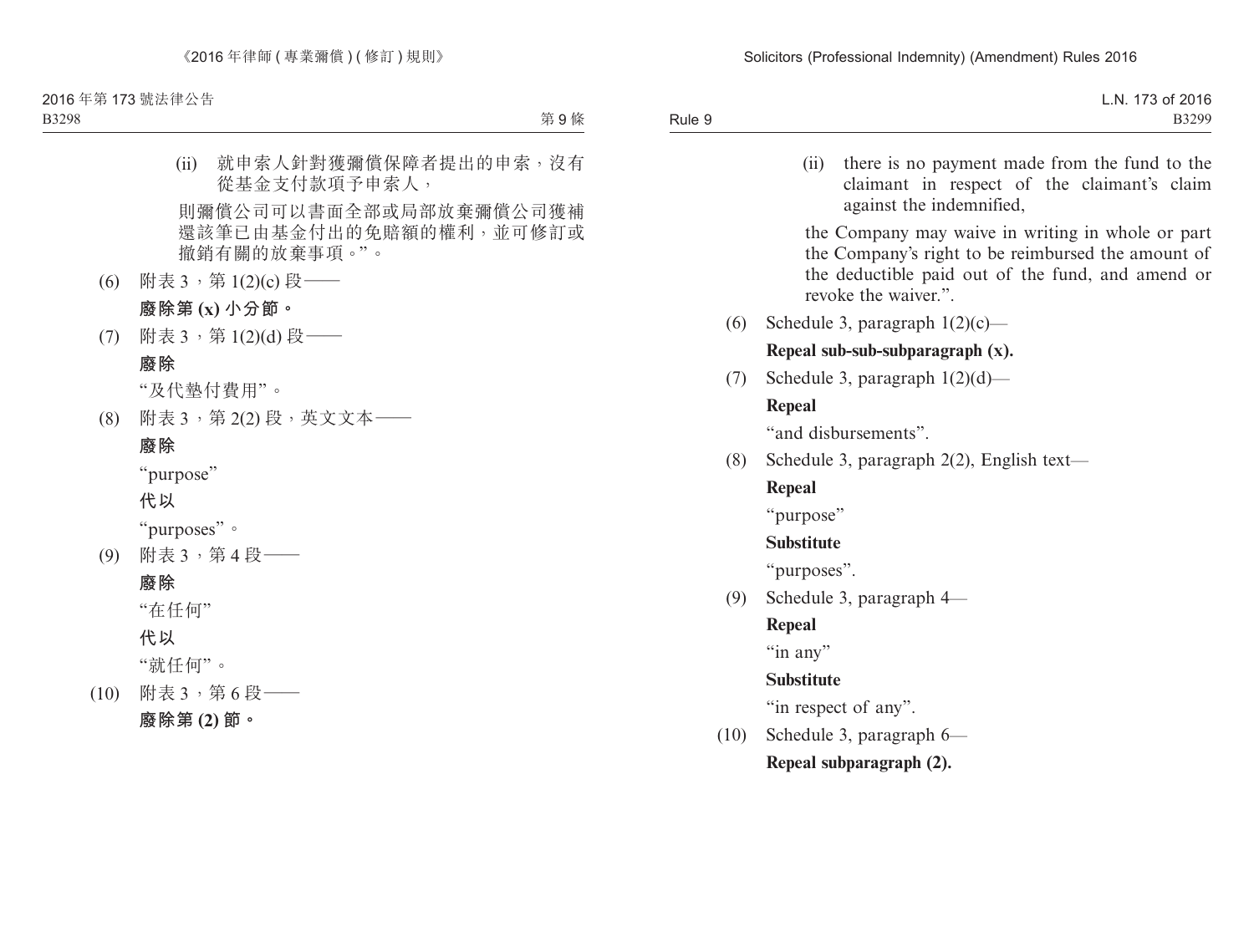- (11) 附表 3, 第 7(1) 段– **廢除** " $1(c)(vii)$ " **代以**  $"1(2)(c)(vii)"$
- (12) 附表 3,第 8(1)(a) 段——

#### **廢除**

在"訟費或"之後的所有字句

**代以**

"開支。"。

(13) 附表 3,第 8(1)(c) 段—— **廢除第 (i) 小分節**

**代以**

- "(i) 獲彌償保障者與彌償公司就關乎某項申索如在應否 爭辯、抗辯、和解或其他方面出現分歧或爭議,則 申索委員會須將該項分歧或爭議轉介由獲彌償保障 者與彌償公司共同協定委任的或 ( 在協定達不成的 情況下 ) 由律師會會長委任的大律師,由該大律師 決定有關申索應否爭辯、抗辯、和解或作其他處 理,而在委聘該大律師時須委託他以書面述明他是 否大致上認同彌償公司的意見。"。
- (14) 附表  $3 \cdot$  第  $8(1)(c)(iii) \cdot (iv) \cdot (v) \cdot (vii) \cdot (viii) \cdot (xii) \n& (xv)$ 段——

#### **廢除**

所有"資深大律師"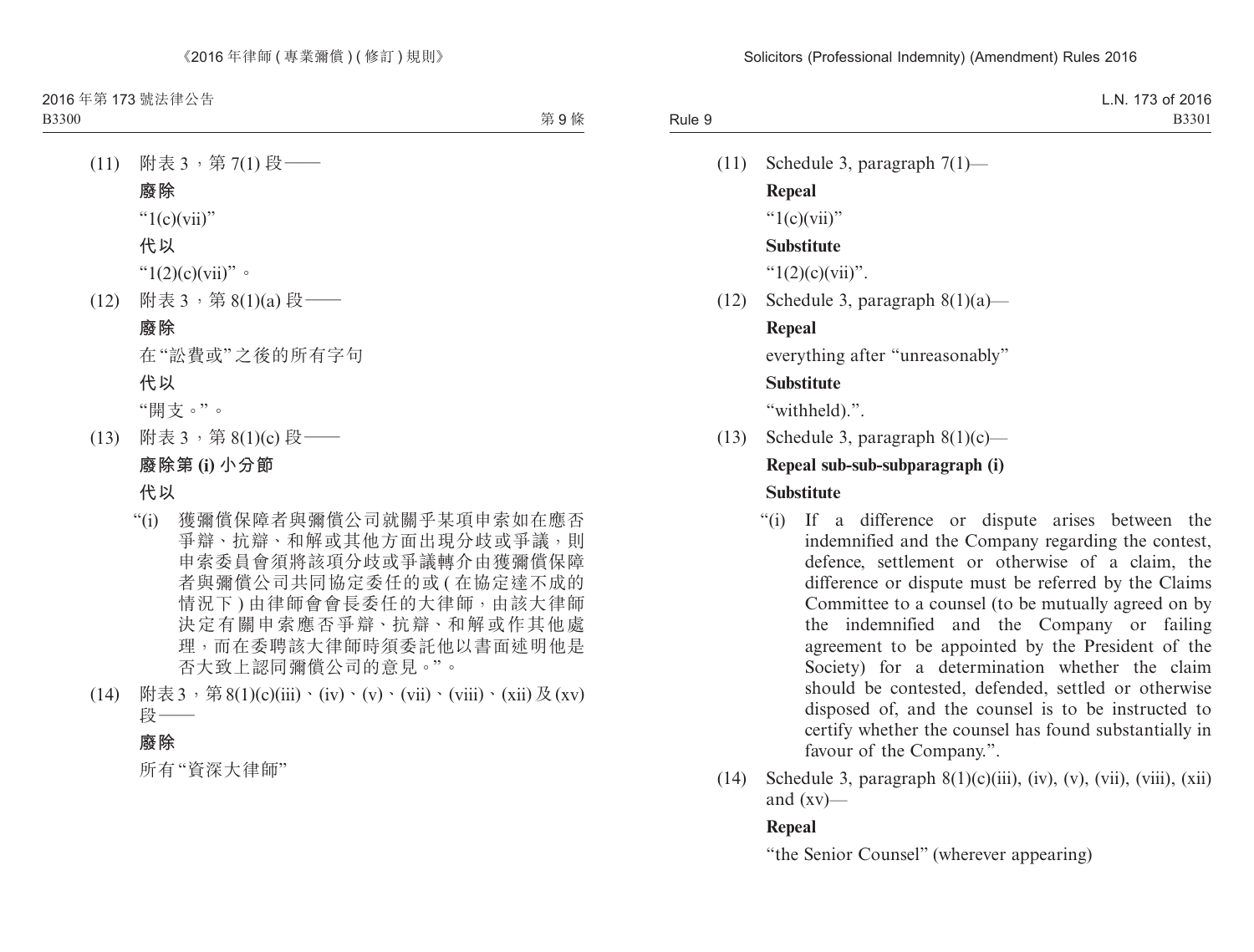B3302

第9條

#### **代以**

"大律師"。

(15) 附表 3,在第 8(1)(c) 段之後——

### **加入**

- "(d) 在不違反 (c) 分節的情況下,彌償公司有酌情權可 隨時以獲彌償保障者的名義接手處理任何申索的抗 辯或和解,包括獲彌償保障者根據任何保險人所發 出的保險而可能有權獲得局部彌償的任何申索,以 及若沒有第 2(2) 或 3(1)(b) 或 (2)(b) 段的話便會歸屬 本規則所訂的彌償範圍內的申索,而獲彌償保障者 須自費向彌償公司及委員會律師提供一切合理的協 助,並對任何申索的和解或抗辯予以合作。"。
- (16) 附表 3,第 8(2) 段——

#### **廢除**

"須促致"

## **代以**

"須"。

(17) 附表 3,第 8(2)(b) 段——

#### **廢除**

"的通知。"

**代以**

"的通知;及"。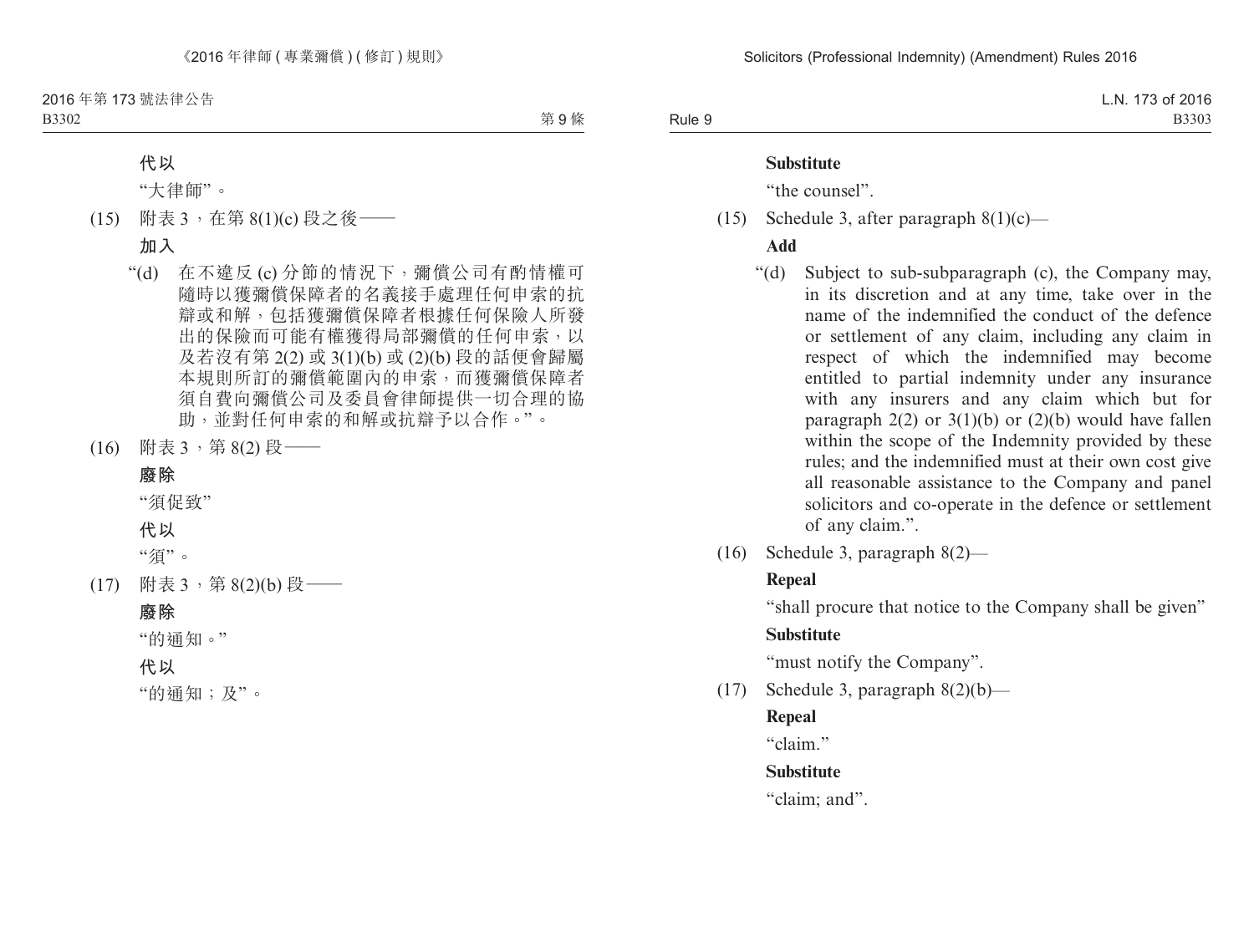第9條

(18) 附表 3,在第 8(2)(b) 段之後—— **加入** "(c) 任何獲彌償保障者在彌償時段內得悉的任何可能會 ( 不論是在彌償時段內或以後 ) 引起任何上述申索 的情況。"。 (19) 附表 3,第 8 段—— **廢除第 (3) 節。** (20) 附表 3,第 8(4) 段—— **廢除** "或 (3)"。 (21) 附表 3, 第 8(5) 段 —— **廢除**  $``(3)"$ **代以**  $``(c)"$ (22) 附表 3,第 8(10) 段,在"申索委員會"之後—— **加入** "或委員會律師"。 (23) 附表 3, 第 8(10)(a) 及 (b) 段 —— **廢除** "或 (3)"。 (24) 附表 3—— **廢除第 9 段 代以**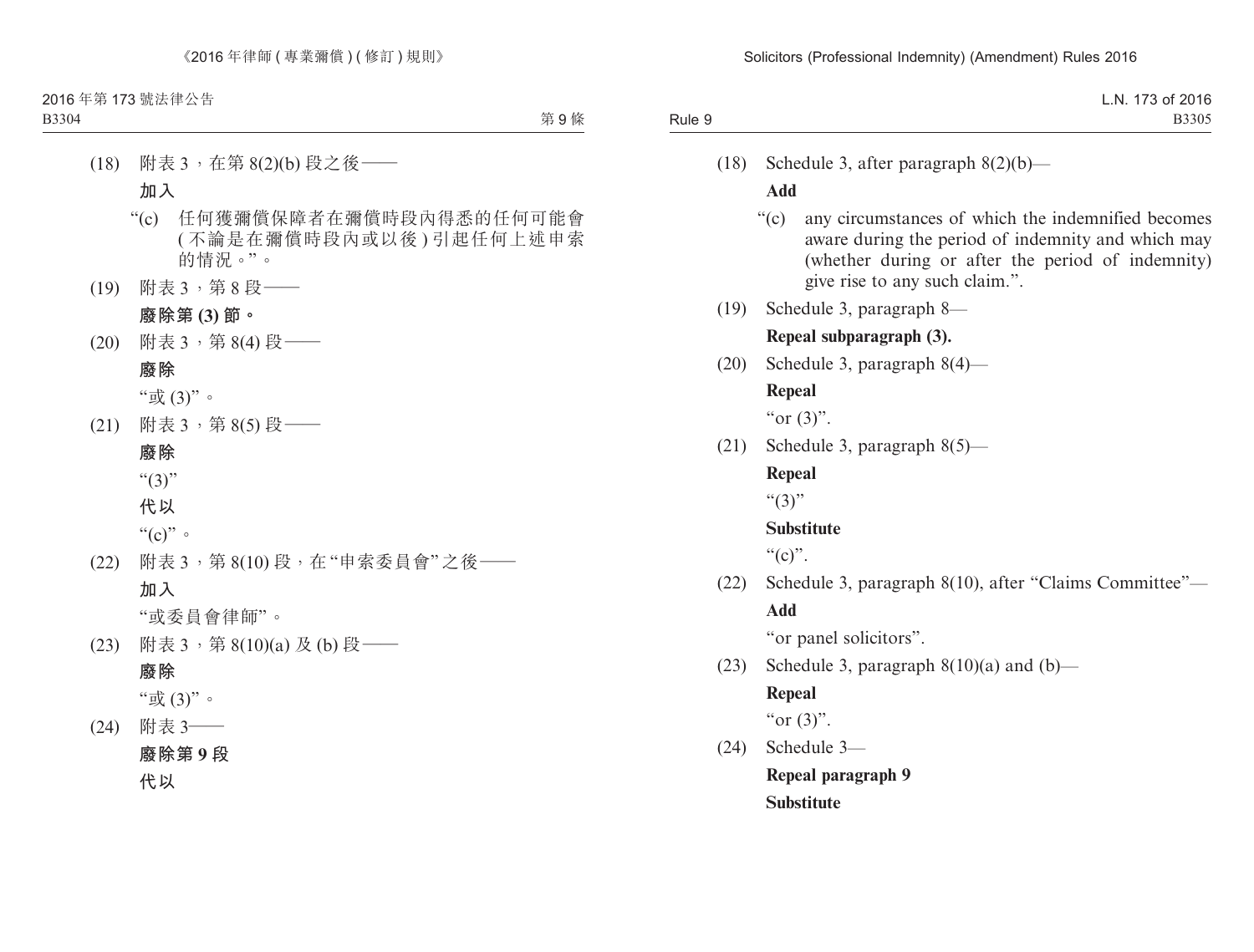第9條

#### "**9. 特別條件**

- (1) 如有關律師行的主管沒有遵從本規則支付須支付的 任何供款,以致根據第 9 條發出的收據遭拒絕或延 遲發出,但針對獲彌償保障者有申索已提出或已預 示,而若非發生上述沒有遵從的情況,該獲彌償保 障者原本有權就該項申索獲提供彌償,則彌償公司 須提供 ( 以第 2 及 3 段所規定的款額為上限 ) 有關 的付款,以償付或以助償付該項申索、申索人的訟 費及有關連訟費,或使獲彌償保障者有能力償付該 等項目。
- (2) 有關律師行的每名主管須在被要求時,全部或局部 向彌償公司償還彌償公司所要求償還的上述付款, 以及按附表 1 第 5(3) 段所計算的利息。根據第 (1) 節獲如此彌償的律師行的每名主管有共同及各別的 法律責任向彌償公司負起有關的償還責任。"。

於 2016 年 10 月 5 日批准。

終審法院首席法官 馬道立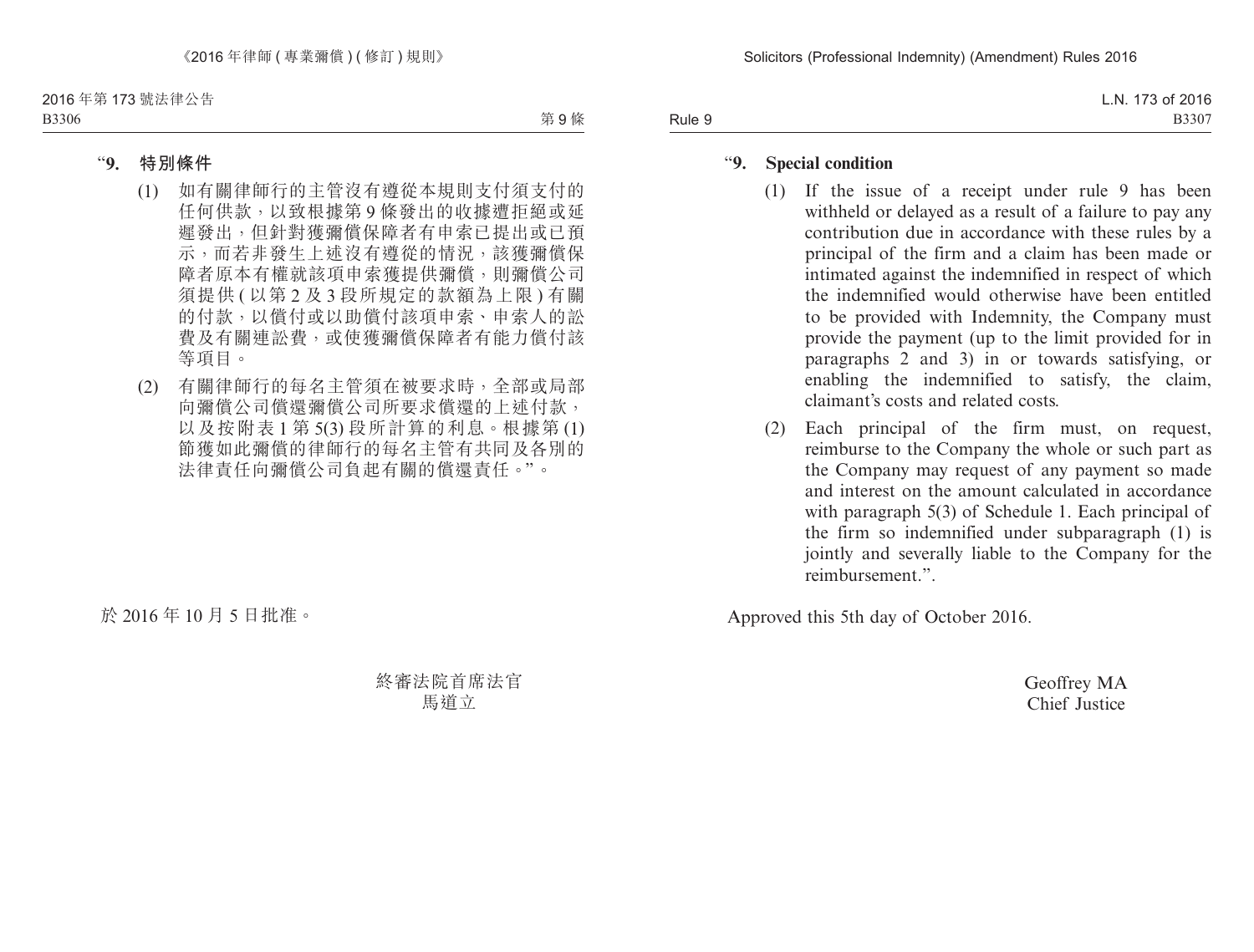於 2016 年 11 月 8 日訂立。

| 蘇紹聰 | 王桂壎  | 喬柏仁 | 陳澤銘 |
|-----|------|-----|-----|
| 彭韻僖 | 羅志力  | 白樂德 | 陳潔心 |
| 黎雅明 | 史密夫  | 陳曉峰 | 莊偉倫 |
| 熊運信 | 馬華潤  | 陳寶儀 | 黎壽昌 |
| 何君堯 | 黃吳潔華 | 帝理邁 | 湯文龍 |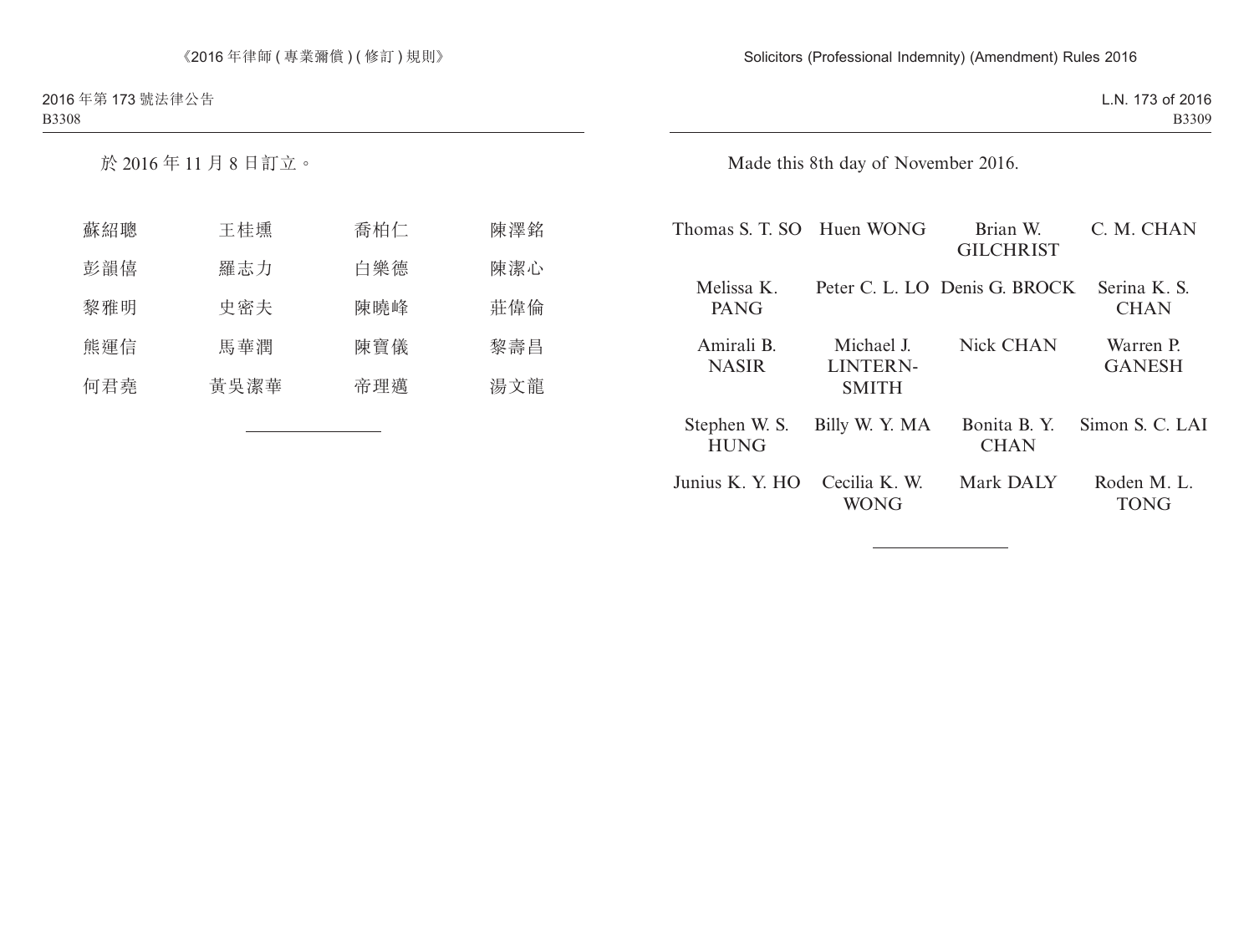B3310

註釋 第 1 段

#### **註釋**

本規則主要是要強化《律師 ( 專業彌償 ) 規則》( 第 159 章, 附 屬法例 M) (《主體規則》) 的不同方面, 包括––

- (a) 澄清執業律師的業務包括出任任何形式的另類爭端 排解程序中的中立方、中國委託公證人或婚姻監禮 人;
- (b) 訂明對獲彌償保障者與香港律師彌償基金有限公司 ( 即管理彌償基金的公司 ) (**公司** ) 之間的爭端進行 調解的仲裁程序,和《主體規則》附表 3 第 8(1)(c) 段所述的轉介大律師程序是兩種不同的程序;
- (c) 澄清公司有酌情權去委任一間不在香港律師會理事 會所委任的委員會內的律師行代表獲彌償保障者行 事;
- (d) 規定根據《主體規則》第 4 條須作出的供款如逾期未 付,便須支付利息;
- (e) 撤除律師行沒有支付須付的供款期間引致的損失向 律師行作出彌償的限制;及